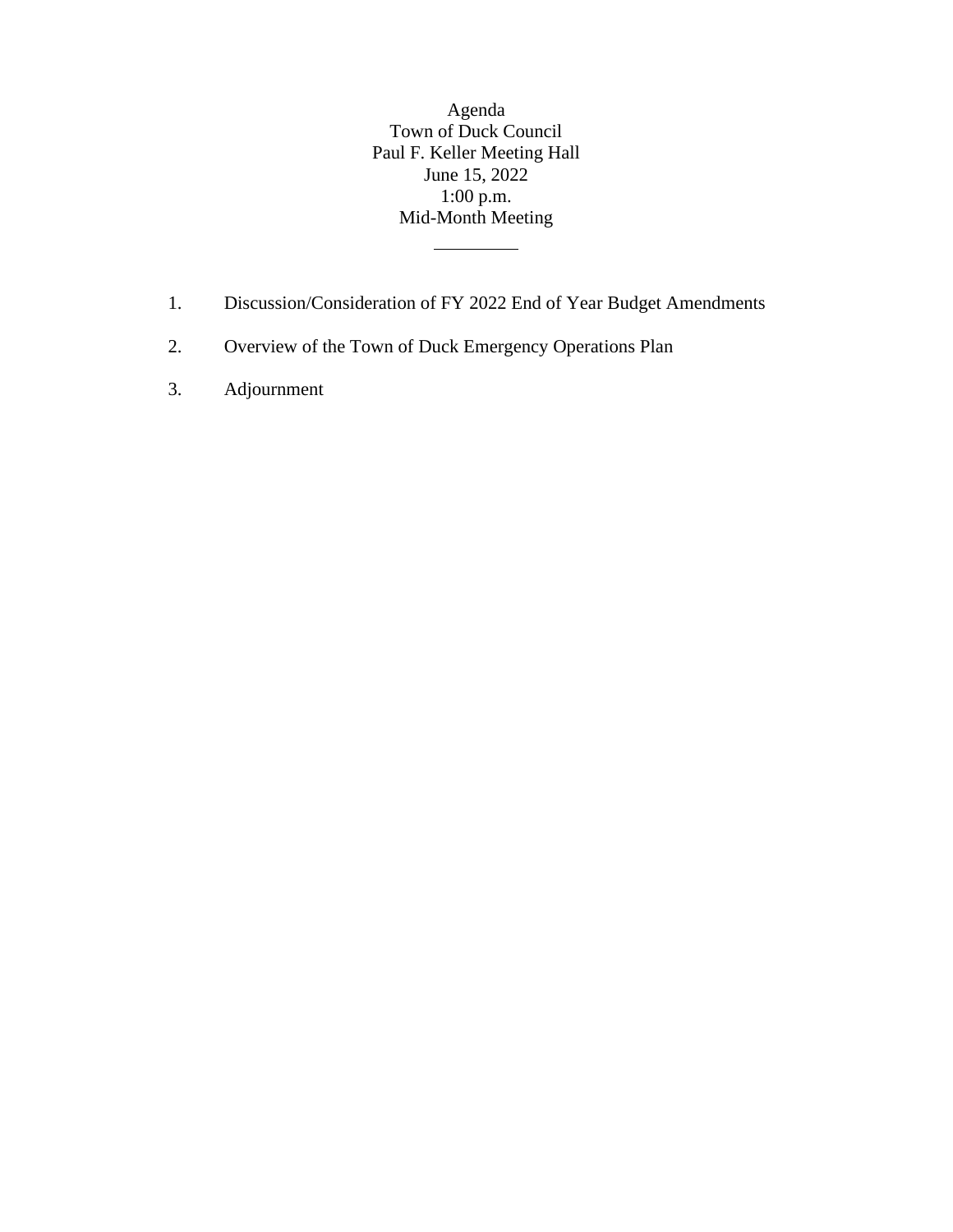#### **ITEM #1:**

Discussion/Consideration of FY 2022 End of Year Budget Amendments

### **RECOMMENDED ACTION:**

• Approve the Budget Amendments

#### **SUMMARY OF INFORMATION:**

Typically proposed end of year budget amendments are presented to the Council at their first meeting July; however, this year the Town's auditor requested that the Council approve the amendments prior to the end of the fiscal year on June 30. The budget amendments will be presented to Council at their meeting and the Town Manager along with the Finance Administrator will review the proposed budget amendments for the Council at the meeting.

### **ATTACHMENTS:**

• Will be provided at the meeting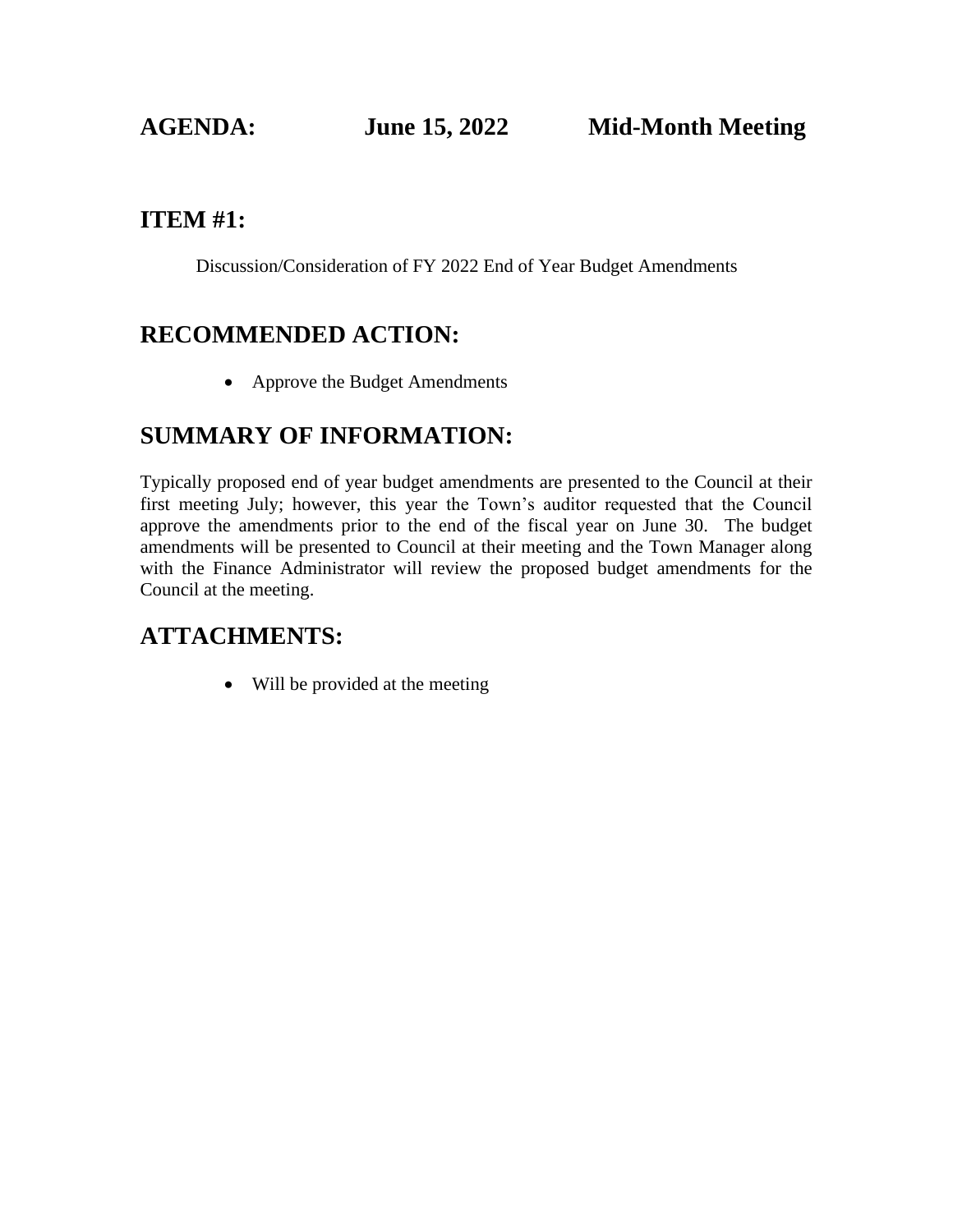#### **ITEM #2:**

Old Business/Items Deferred from Previous Meetings

B. Overview of the Town of Duck Emergency Operations Plan

### **RECOMMENDED ACTION:**

• Approve the Emergency Operations Plan

### **SUMMARY OF INFORMATION:**

Staff will briefly review the Town of Duck Emergency Operations Plan with the Council, at which point the Council will be asked to approve the plan.

#### **ATTACHMENTS:**

• The Emergency Operations Plan will be provided at the meeting